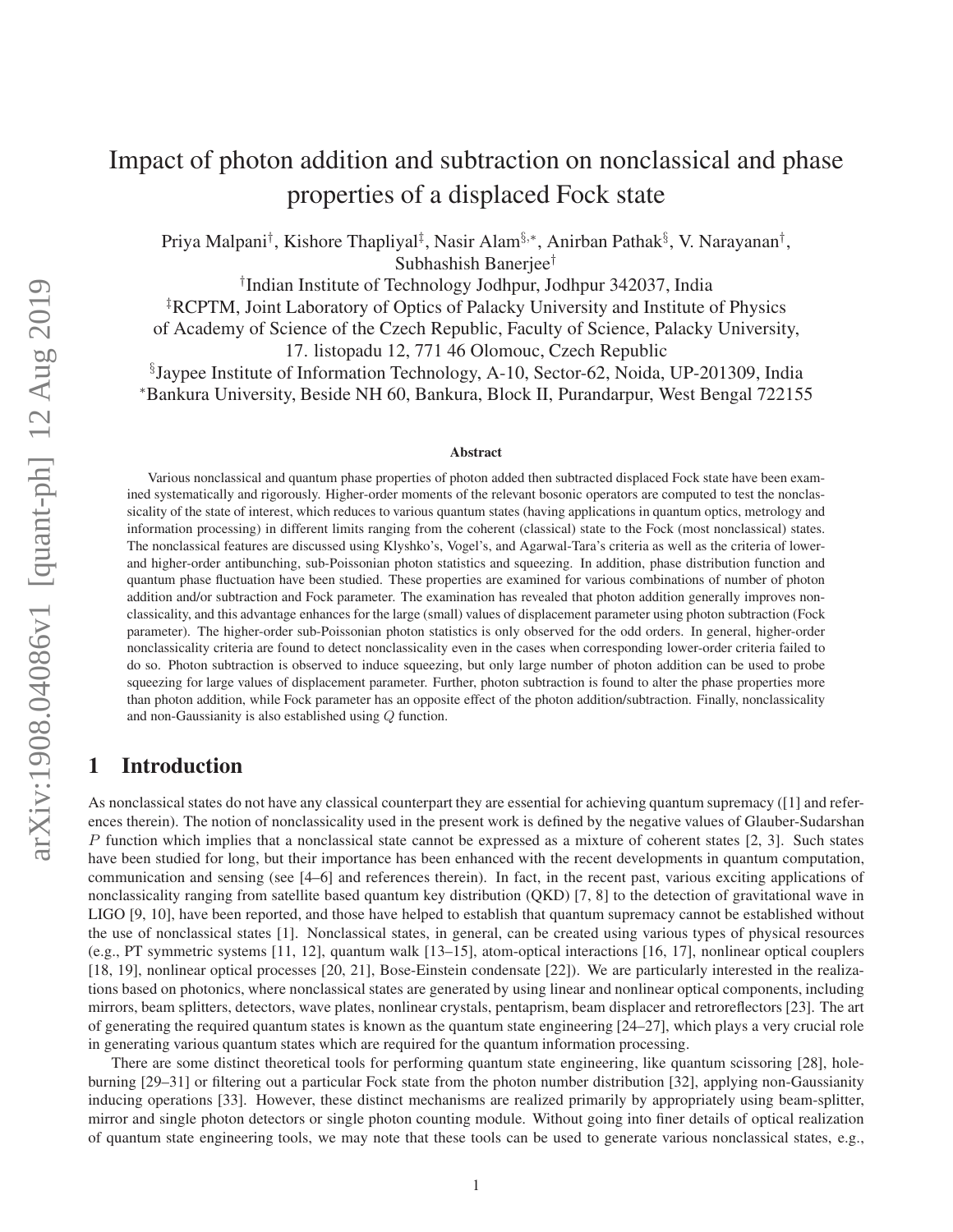displaced Fock state (DFS)<sup>1</sup> [34], photon added DFS [35], photon subtracted DFS [35], photon added squeezed coherent state [36], photon subtracted squeezed coherent state [36], number state filtered coherent state [32]. Some of these states, like photon added coherent state (PACS), have already been realized experimentally [37].

Many of the above mentioned engineered quantum states have already been studied in detail. Primarily, three types of investigations have been performed on the engineered quantum states- (i) study of various nonclassical features of these states (and their variation with the state parameters) as reflected through different witnesses of nonclassicality. Initially, such studies were restricted to the lower-order nonclassical features. In the recent past, various higher-order nonclassical features have been predicted theoretically [38–42] and confirmed experimentally ([43, 44] and references therein) in quantum states generated in nonlinear optical processes. (ii) Phase properties of the nonclassical states have been studied [45] by computing quantum phase fluctuations, phase dispersion, phase distribution functions, etc., under various formalisms, like Susskind and Glogower [46], Pegg-Barnett [47] and Barnett-Pegg [48] formalisms. (iii) Various applications of the engineered quantum states have been designed. For example, antibunching is used for the characterization of the single photon source [40], squeezing (specifically, squeezed vacuum) is used to achieve the required precision in measurement in the LIGO experiment [9, 10], and entanglement is used in quantum teleportation [49] and quantum cryptography [50]. More interestingly, many of the engineered quantum states have been used in continuous variable quantum cryptography (some of which will be mentioned in the next section) ([51, 52] and references therein).

Motivated by the above observations, in what follows, we would like to perform an investigation on a particularly interesting engineered quantum state which would have the flavor of all the three facets of studies mentioned above. Specifically, in what follows, we aim to study the nonclassical (both lower- and higher-order) and phase properties of a photon added then subtracted DFS (PASDFS) which can be obtained by applying non-Gaussianity inducing operators on DFS. The reason behind selecting this particular state lies in the fact that this is a general state in the sense that in the limiting cases, this state reduces to different quantum states having known applications in continuous variable quantum cryptography (this point will be further elaborated in the next section).

As it appears from the above discussion, this investigation has two facets. Firstly, we wish to study nonclassical features of PASDFS, namely Klyshko's [53], Agarwal-Tara's [54], Vogel's [55] criteria, lower- and higher-order antibunching [40], squeezing [56–58], and sub-Poissonian photon statistics (HOSPS) [59]. We subsequently study the phase properties of PAS-DFS by computing phase distribution function [60, 61], phase fluctuation parameters [48, 62], and phase dispersion [63]. A detailed analysis of the obtained results will also be performed to reveal the usefulness of the obtained results.

The rest of the paper is organized as follows. In the next section, we describe the quantum state of interest (i.e., PASDFS) in Fock basis and calculate the analytic expressions for the higher-order moments of the relevant field operators for this state. In Section 3, we investigate the possibilities of witnessing various nonclassical features in PASDFS and its limiting cases by using a set of moments-based criteria for nonclassicality. Variations of nonclassical features (witnessed through different criteria) with various physical parameters are also discussed here. In Section 4, phase properties of PASDFS are studied. Q function for PASDFS is obtained in Section 5. Finally, we conclude in Section 6.

### 2 Quantum states of our interest

As mentioned in the previous section, this paper is focused on PASDFS. Before, expressing PASDFS in Fock basis, we may note that a DFS can be prepared by applying displacement operator on Fock state  $|n\rangle$ , and the same can be expanded in Fock basis as

$$
|\phi(n,\alpha)\rangle = \hat{D}(\alpha)|n\rangle = \sum_{m=0}^{\infty} C_m(\alpha,n)|m\rangle,
$$
\n(1)

where  $C_m(\alpha, n) = \left\langle m \left| \hat{D}(\alpha) \right| n \right\rangle$ . A PASDFS can be obtained by sequentially applying appropriate number of annihilation (charge in a little point) of the setting of the setting of the setting of the setting of the (photon subtraction) and creation (photon addition) operators on a DFS. Analytical expression for PASDFS (specifically, a k photon added and then q photon subtracted DFS) in Fock basis can be shown to be

$$
|\psi(k,q,n,\alpha)\rangle = N\hat{a}^{q}\hat{a}^{\dagger k}|\psi(n,\alpha)\rangle = N\sum_{m=0}^{\infty}C_{m}\left(\alpha,n,k,q\right)|m+k-q\rangle, \tag{2}
$$

where  $N = \left[\begin{array}{c} \infty \\ \sum \end{array}\right]$  $\sum_{m=0}^{\infty} |C_m(\alpha, n, k, q)|^2 \right]^{-\frac{1}{2}}$  is the normalization factor. A bit of computation yields the expression for higherorder moment of annihilation and creation operator as

 $1$ DFS is also referred to as generalized coherent state and displaced number state ([34, 35] and references therein).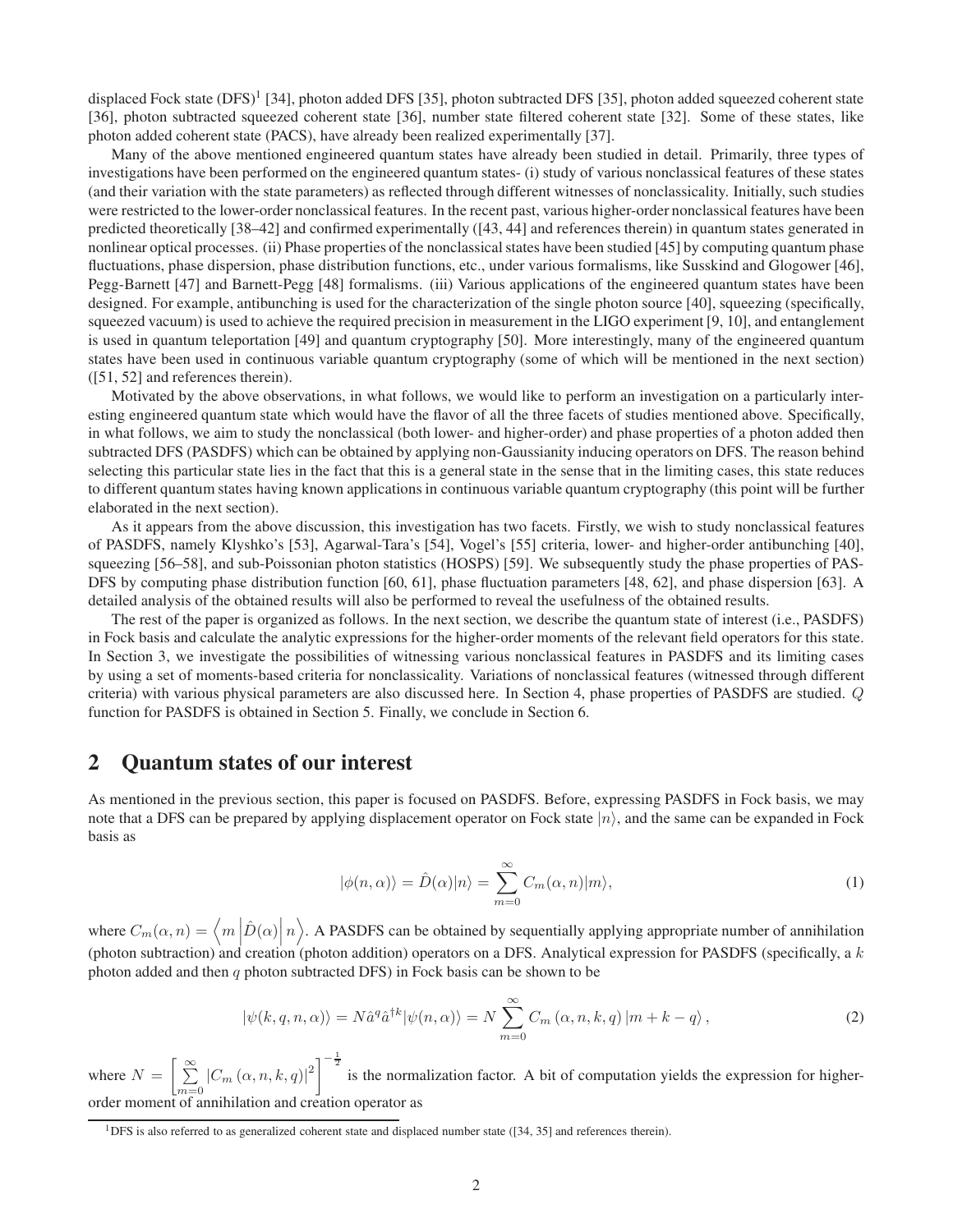$$
\langle \hat{a}^{\dagger t} \hat{a}^{j} \rangle \equiv \langle \psi(k,q,n,\alpha) | \hat{a}^{\dagger t} \hat{a}^{j} | \psi(k,q,n,\alpha) \rangle = N^{2} \sum_{m=0}^{\infty} C_{m}^{*} (\alpha, n, k, q) C_{m-j+t} (\alpha, n, k, q) \frac{\sqrt{(m+k-q)!(m+k-q-j+t)!}}{(m+k-q-j)!}.
$$
\n(3)

For different values of t and j, moments of any order can be obtained, and the same may be used to investigate the nonclassical properties of PASDFS and its limiting cases by using various moments-based criteria of nonclassicality. The same will be performed in the following section, but before proceeding, it would be apt to briefly state our motivation behind the selection of this particular state for the present study (or why do we find this state as interesting?).

Due to the difficulty in realizing single photon on demand sources, the unconditional security promised by various QKD schemes, like BB84 [64] and B92 [65], does not remain unconditional in the practical situations This is where continuous variable QKD (CVQKD) becomes relevant as they do not require single photon sources. Special cases of PASDFS has already been found useful in the realization of CVQKD. For example, protocols for CVQKD have been proposed using PACS  $(k = 1, q = 0, n = 0)$  [66, 67], photon added then subtracted coherent states  $(k = 1, q = 1, n = 0)$  [51, 52], and coherent state  $(k = 0, q = 0, n = 0)$  [68–71]. Further, boson sampling with displaced single photon Fock states and single PACS [72] has been reported, and an m PACS ( $k = m$ ,  $q = 0$ ,  $n = 0$ ) has been used for quantum teleportation [66]. Apart from these schemes of CVQKD, which can be realized by using PASDFS or its limiting cases, the fact that the photon addition and/or subtraction operation from a classical or nonclassical state can be performed experimentally using the existing technology [37, 73] has enhanced the importance of PASDFS.

# 3 Nonclassicality witnesses and the nonclassical features of PASDFS witnessed through those criteria

The negative value of the Glauber-Sudarshan  $P$  function characterizes nonclassicality of an arbitrary state [2, 3]. As  $P$ function is not directly measurable in experiments, many witnesses of nonclassicality have been proposed, such as, negative values of Wigner function [74, 75], zeroes of Q function [76, 77], several moments-based criteria [16, 78]. An infinite set of such moments-based criteria of nonclassicality is equivalent to P function in terms of necessary and sufficient conditions to detect nonclassicality [79]. Here, we discuss some of these moments-based criteria of nonclassicality and  $Q$  function (in Section 5) to study nonclassical properties of the state of our interest.

#### 3.1 Lower- and higher-order antibunching

Nonclassicality witnessed through this criterion ensures that the state under consideration is a suitable choice to be used as single photon source [33, 41]. The criteria of lower- and higher-order antibunching is given in terms of moments of number operator [40]

$$
d(l-1) = \langle \hat{a}^{\dagger l} \hat{a}^l \rangle - \langle \hat{a}^{\dagger} \hat{a} \rangle^l < 0. \tag{4}
$$

Special case  $d(1)$  corresponds to lower-order antibunching, while  $l > 2$  represents  $(l-1)$ th higher-order antibunching. The higher-order nonclassicality criteria are shown to be good witnesses of weak nonclassicality [18, 36, 80, 81].

The relevance of photon addition, photon subtraction, Fock, and displacement parameters in the nonclassical properties of the class of PASDFSs is studied here rigorously. Specifically, using Eq. (3) with the criterion of antibunching (4) we can study the possibilities of observing lower- and higher-order antibunching in the quantum states of PASDFS class, where the class of PASDFSs refers to all the states that can be reduced from state (2) in the limiting cases. The outcome of such a study is illustrated in Fig. 1. It is observed that the depth of lower- and higher-order nonclassicality witnesses can be increased by increasing the value of the displacement parameter, but large values of  $\alpha$  deteriorate the observed nonclassicality (cf. Fig. 1 (a)-(b)). The nonclassicality for higher-values of displacement parameter  $\alpha$  can be induced by subtracting photons at the cost of reduction in the depth of nonclassicality witnessed for smaller  $\alpha$ , as shown in Fig. 1 (a). However, photon addition is always more advantageous than subtraction. Therefore, both addition and subtraction of photons illustrate these collective effects by showing nonclassicality for even higher values of  $\alpha$  at the cost of that observed for the small values of displacement parameter. Fock parameter has completely opposite effect of photon subtraction as it shows the advantage (disadvantage) for small (large) values of displacement parameter. Figure 1 (b) shows benefit of studying higher-order nonclassicality as depth of corresponding witness of nonclassicality can be observed to increase with the order. The higher-order nonclassicality criterion is also able to detect nonclassicality for certain values of displacement parameter for which the corresponding lower-order criterion failed to do so.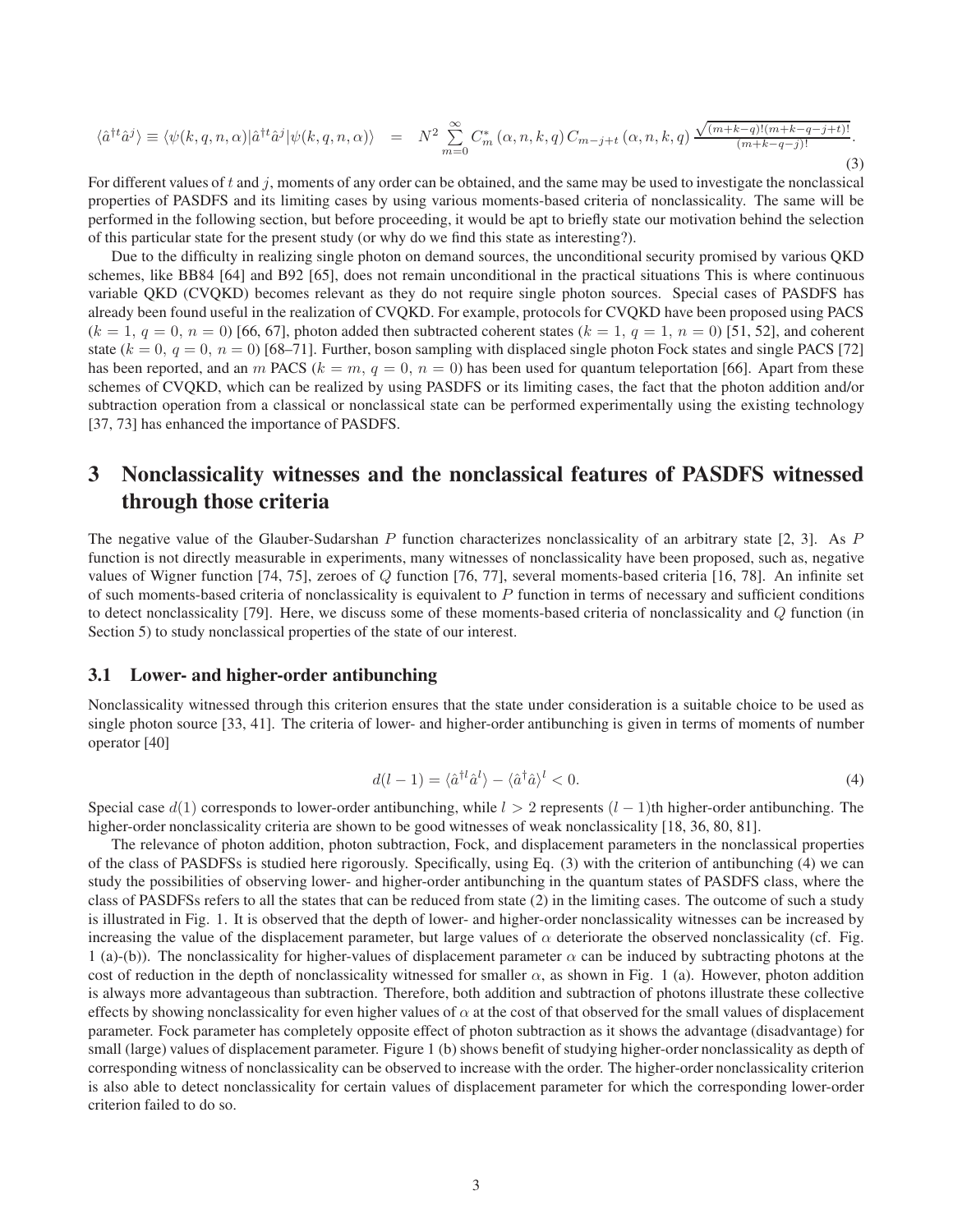

Figure 1: (Color online) For PASDFS the lower-and higher-order antibunching is given as a function of displacement parameter  $\alpha$ . (a) Lower-order antibunching for different values of parameters of the state. (b) Higher-order antibunching for particular state. HOSPS for PASDFS for different values of (c) state parameters and (d) order of nonclassicality.

#### 3.2 Higher-order sub-Poissonian photon statistics

Lower-order sub-Poissonian photon statistics is closely associated with lower-order antibunching (4) criteria ([36] and references therein). However, the presence of corresponding higher-order nonclassical feature, i.e., HOSPS, is independent of higher-order antibunching. HOSPS characterizes to the reduction of higher-order variance of the number operator calculated for certain quantum state with respect to the coherent state. The criterion can be expressed as [35, 36]

$$
\mathcal{D}_h(l-1) = \sum_{e=0}^l \sum_{f=1}^e S_2(e,f)^l C_e (-1)^e d(f-1) \langle \hat{N} \rangle^{l-e} < 0, \tag{5}
$$

where  $S_2(e, f)$  is Stirling number of second kind, and  ${}^lC_e$  is the usual binomial coefficient. HOSPS in PASDFS can be studied using Eq. (3) in Eq. (5). Variation of HOSPS nonclassicality witness for class of PASDFSs obtained by different nonclassicality inducing operations show the same effect as that of antibunching witness for all the odd orders of HOSPS, and as depicted in Fig. 1 (c). However, this nonclassical feature disappears for even orders of HOSPS (cf. Fig. 1 (d)). In case of the odd orders of HOSPS, though the depth of nonclassicality witness increases with the order, higher-order criterion is found to fail to detect nonclassicality for certain values of  $\alpha$  when corresponding HOSPS criterion for smaller values of orders shown the nonclassicality.

#### 3.3 Lower- and higher-order squeezing

The variance in quadrature below the corresponding value for displaced vacuum state (coherent state) can be defined as the squeezing in that quadrature [82]. Higher-order counterparts of this effect are studied in two ways Hong-Mandel-type [57, 58] and Hillery's amplitude-powered [56] squeezing. Here, we focus on the Hong-Mandel-type squeezing, which focuses on the reduction of higher-order variances of quadrature, that can be defined as [35, 36]

$$
S(l) = \frac{\left(\left(\Delta X\right)^{l}\right) - \left(\frac{1}{2}\right)_{\frac{l}{2}}}{\left(\frac{1}{2}\right)_{\frac{l}{2}}} < 0 \tag{6}
$$

where  $(l)_x$  is Pochhammer symbol, and *l*th-order variance  $\langle (\Delta X)^l \rangle$  can be written in terms of moments of annihilation and creation operators as [42]

$$
\langle (\Delta X)^l \rangle = \sum_{r=0}^l \sum_{i=0}^{\frac{r}{2}} \sum_{k=0}^{r-2i} (-1)^r \frac{1}{2^{\frac{1}{2}}} (2i-1)! \, {}^{2i}C_k{}^l C_r{}^r C_{2i} \langle \hat{a}^\dagger + \hat{a} \rangle^{l-r} \langle \hat{a}^{\dagger k} \hat{a}^{r-2i-k} \rangle. \tag{7}
$$

Only even values of  $l$  are allowed in the criterion of Hong-Mandel-type higher-order squeezing.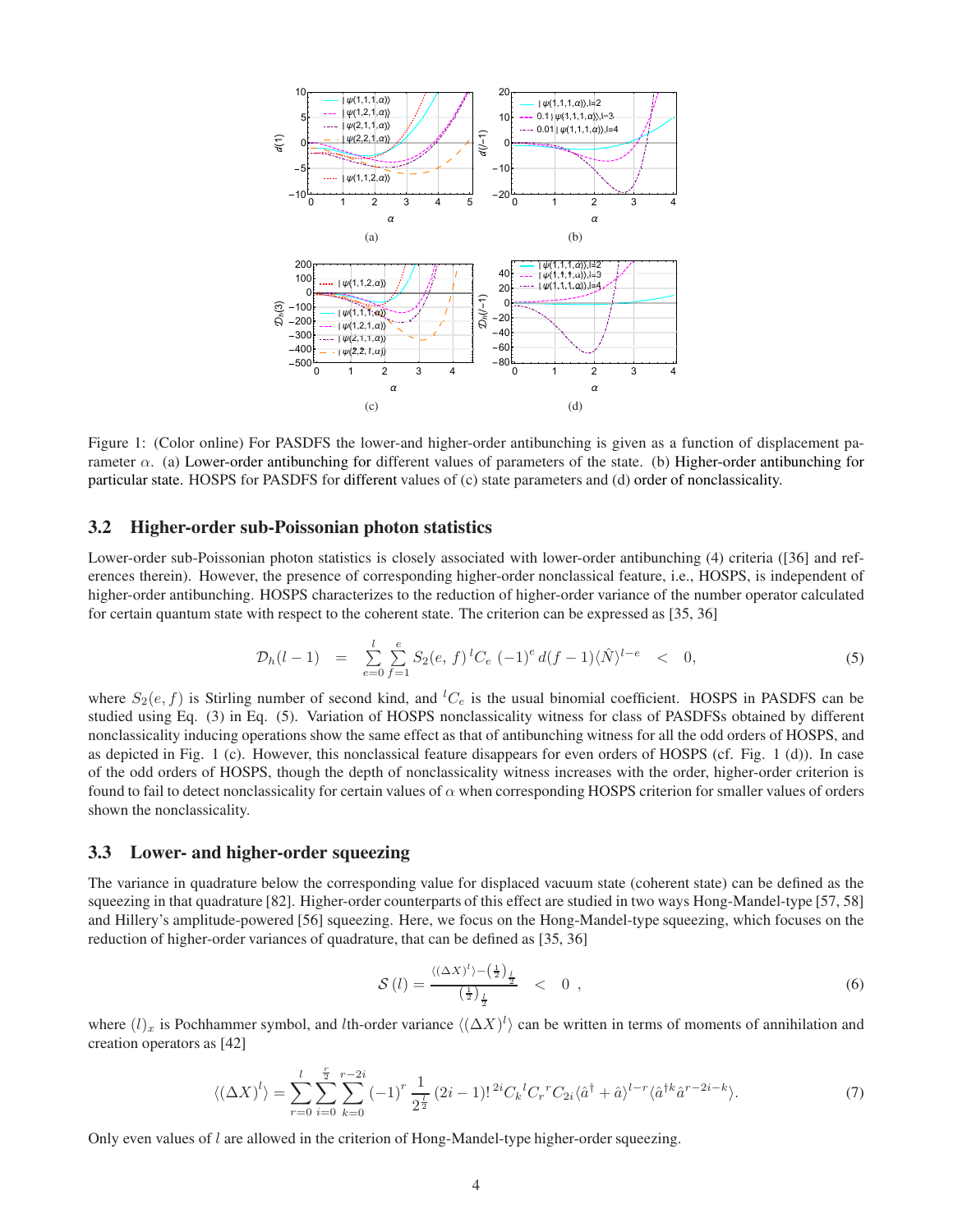

Figure 2: (Color online) Dependence of the Hong-Mandel-type higher-order squeezing witness on displacement parameter for (a) different state parameters and (b) order of squeezing. (c) Lower-order squeezing as a function of phase parameter of the state, i.e., phase  $\theta$  of displacement parameter  $\alpha = 1$ .  $\exp[i\theta]$ .



Figure 3: (Color online) Illustration of Klyshko's parameter  $B(z)$  with respect to the photon number z for different values of state parameters with (a)  $\alpha = 0.5$  and (b)  $\alpha = 1$ .

Out of all the nonclassicality inducing operations used in PASDFS only photon subtraction is squeezing inducing operation as shown in Fig. 2, which is consistent with some of our recent observations [35]. With photon addition higher-order squeezing can be induced for large values of modulus of displacement parameter at the cost of squeezing observed for small  $|\alpha|$  as long as the number of photon subtracted is more than the value of Fock parameter. As far as higher-order squeezing is concerned, the observed nonclassicality disappears for large values of real displacement parameter with increase in the depth of the nonclassicality witness. Squeezing being a phase dependent nonclassical feature depends on the phase  $\theta$  of the displacement parameter  $\alpha = |\alpha| \exp(i\theta)$  (shown in Fig. 2 (c) for lower-order squeezing).

#### 3.4 Klyshko's Criterion

Another interesting criterion of nonclassicality is based on the probability of three successive photon numbers, i.e.,  $z$ ,  $z +$ 1,  $z + 2$ , and is known as Klyshko's criterion [53]. It can be defined in terms of probability  $p<sub>z</sub>$  of detecting z number of photons as

$$
B(z) = (z+2)p_z p_{z+2} - (z+1) (p_{z+1})^2 < 0.
$$
\n(8)

For PASDFS  $p_z$  can be obtained from Eq. (3). Nonclassicality reflected through Klyshko's criterion can be controlled by all the state engineering operations used here as shown in Fig. 3. The depth of this nonclassicality witness increases at higher values of photon numbers z due to increase in photon addition and/or Fock parameter. In contrast, depth of witness increases at smaller photon numbers z due to photon subtraction. The Klyshko's nonclassicality witness is positive for some photon numbers only if  $k + n > q$ . Additionally, with increase in displacement parameter the depth of nonclassicality witness decreases, and the weight of the distribution of witness shift to higher values of z.

#### 3.5 Agarwal-Tara's criterion

A moments-based criterion of nonclassicality was introduced in terms of higher-order moments of number operator by Agarwal and Tara [54]. This criterion can be written as

$$
A_3 = \frac{\det m^{(3)}}{\det \mu^{(3)} - \det m^{(3)}} < 0,\tag{9}
$$

where the matrices are given as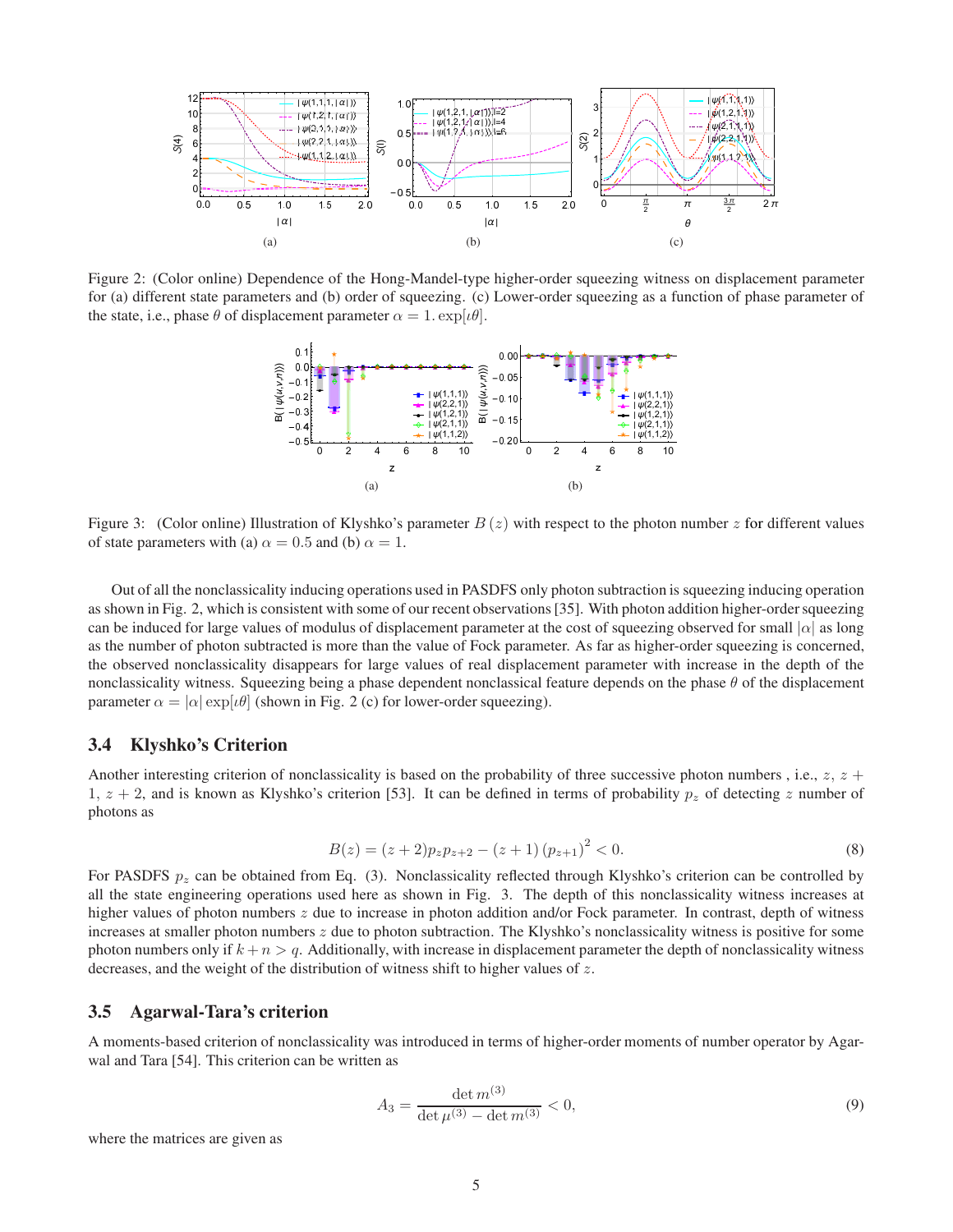

Figure 4: (Color online) Nonclassicality reflected through the negative values of (a) Agarwal-Tara's and (b) Vogel's criteria as a function of  $\alpha$  for different state parameters.

$$
s^{(3)} = \begin{bmatrix} 1 & s_1 & s_2 \\ s_1 & s_2 & s_3 \\ s_2 & s_3 & s_4 \end{bmatrix}
$$
 (10)

with  $s_i \in \{m_i, \mu_i\}$  and  $m_n = \langle \hat{a}^{\dagger n} \hat{a}^n \rangle$  and  $\mu_n = \langle (\hat{a}^{\dagger} \hat{a})^n \rangle$ . This nonclassicality witness is able to detect nonclassicality in all the quantum states in the class of PASDFSs (cf. Fig. 4 (a)). Note that for  $|\psi(1, 2, 1, \alpha)\rangle$  with small  $\alpha$ ,  $A_3$  parameter is close to zero, which is due to very high probability for zero photon states.

#### 3.6 Vogel's criterion

The moments-based nonclassicality criterion of the previous subsection was later extended to Vogel's nonclassicality criterion [55] in terms of matrix of moments as

$$
v = \begin{bmatrix} 1 & \langle \hat{a} \rangle & \langle \hat{a}^{\dagger} \rangle \\ \langle \hat{a}^{\dagger} \rangle & \langle \hat{a}^{\dagger} \hat{a} \rangle & \langle \hat{a}^{\dagger 2} \rangle \\ \langle \hat{a} \rangle & \langle \hat{a}^2 \rangle & \langle \hat{a}^{\dagger} \hat{a} \rangle \end{bmatrix} . \tag{11}
$$

The negative value of the determinant dv of matrix v in Eq. (11) is signature of nonclassicality. Fock parameter has adverse effect on the nonclassicality in PASDFS detected by this criterion. This averse effect can be compensated by photon subtraction and can be further controlled by photon addition (as shown in Fig. 4 (b)). Notice that the nonclassical behavior illustrated by Agarwal-Tara's (Vogel's) criterion is related to higher-order antibunching (squeezing) criterion. However, nonclassicality witness of Vogel's criterion is a phase independent property unlike squeezing.

# 4 Phase properties of PASDFS

The nonclassicality inducing operations are also expected to impact the phase properties of a quantum state [83, 84]. Recently, we have reported an extensive study on the role that such quantum state engineering tools can play in application oriented studies on quantum phase [45]. Specifically, relevance in quantum phase estimation, phase fluctuation, and phase distribution were discussed which can play an important role in quantum metrology [85]. Here, we briefly discuss some of the phase properties of the class of PASDFSs.

#### 4.1 Phase distribution function

Phase distribution function for an arbitrary density operator  $\rho$  is defined as [86]

$$
P(\theta) = \frac{1}{2\pi} \langle \theta | \varrho | \theta \rangle,\tag{12}
$$

where phase state  $|\theta\rangle$  is

$$
|\theta\rangle = \sum_{n=0}^{\infty} \exp^{in\theta} |n\rangle.
$$
 (13)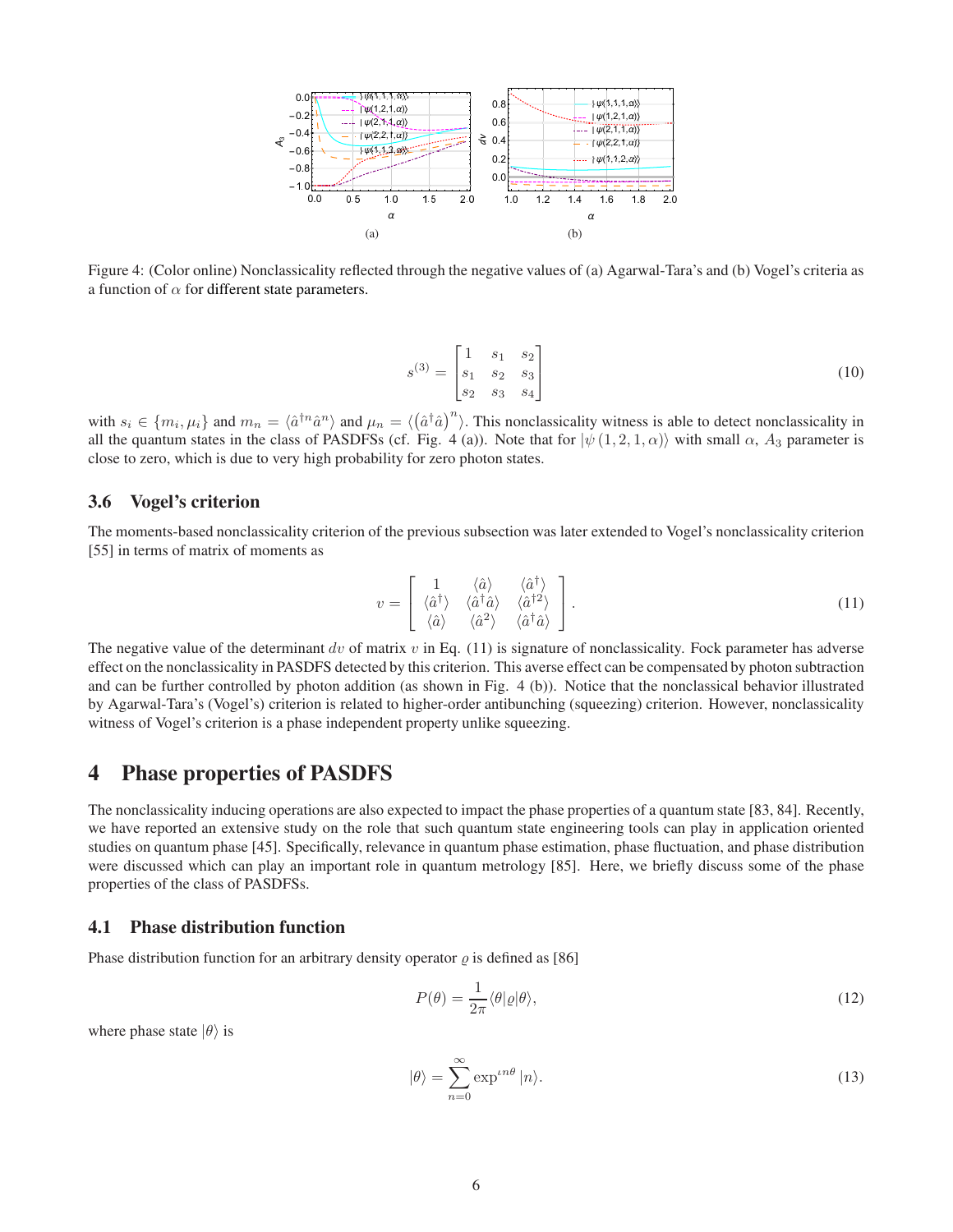

Figure 5: (Color online) Polar plot of phase distribution function for PASDFS  $|\psi(k, q, n, \alpha)\rangle$  with respect to variation in displacement parameter for (a)  $n = 1$ ,  $k = 2$  and  $q = 1, 2$ , and 3 represented by the smooth (cyan), dashed (magenta), and dot-dashed (purple) lines, respectively; (b)  $n = 2$ ,  $q = 2$  and  $k = 1, 2$ , and 3 illustrated by the smooth (cyan), dashed (magenta), and dot-dashed (purple) lines, respectively; and (c)  $n = 1$  with  $k = q = 1, 2$ , and 3 shown by the smooth (cyan), dashed (magenta), and dot-dashed (purple) lines, respectively.



Figure 6: (Color online) Variation of phase fluctuation parameter with displacement parameter for various state parameters in PASDFS.

Fock states, used here for preparation of PASDFS, have uniformly distributed phase  $P_{\theta} = \frac{1}{2\pi}$ . Further, photon addition and subtraction are also used in PASDFS after applying displacement operator on Fock state. The analytical expression for phase distribution function for PASDFS can be computed as

$$
P(\theta) = \frac{N^2}{2\pi} \left| \sum_{m=0}^{\infty} C_m(\alpha, n, k, q) \exp\left[\iota\left(m + k - q\right)\theta\right] \right|^2.
$$
 (14)

Photon subtraction can be observed to be a more effective tool to alter phase properties of PASDFS than photon addition, as shown in Fig. 5. Interestingly, photon addition shows similar behavior, though less prominent, as photon subtraction, Fock parameter has opposite effect.

#### 4.2 Phase Fluctuation

The idea of phase operator was first given by Dirac [87] with the assumption that  $\hat{a}$  can be written as multiplication of a unitary operator and a Hermitian function of  $\tilde{N}$  but it led to an uncertainty relation that lacked physical meaning. Later, Louisell came up with an idea of periodic phase [88], following which Susskind and Glogower developed the Sine and Cosine operators [46], which was further modified by Barnett and Pegg [48] as

$$
\hat{S} = \frac{1}{2\iota} \left[ \frac{1}{\left(\bar{N} + 0.5\right)^{\frac{1}{2}}} \hat{a} - \hat{a}^{\dagger} \frac{1}{\left(\bar{N} + 0.5\right)^{\frac{1}{2}}} \right]
$$
(15)

and

$$
\hat{C} = \frac{1}{2} \left[ \frac{1}{\left(\bar{N} + 0.5\right)^{\frac{1}{2}}} \hat{a} + \hat{a}^{\dagger} \frac{1}{\left(\bar{N} + 0.5\right)^{\frac{1}{2}}} \right].
$$
\n(16)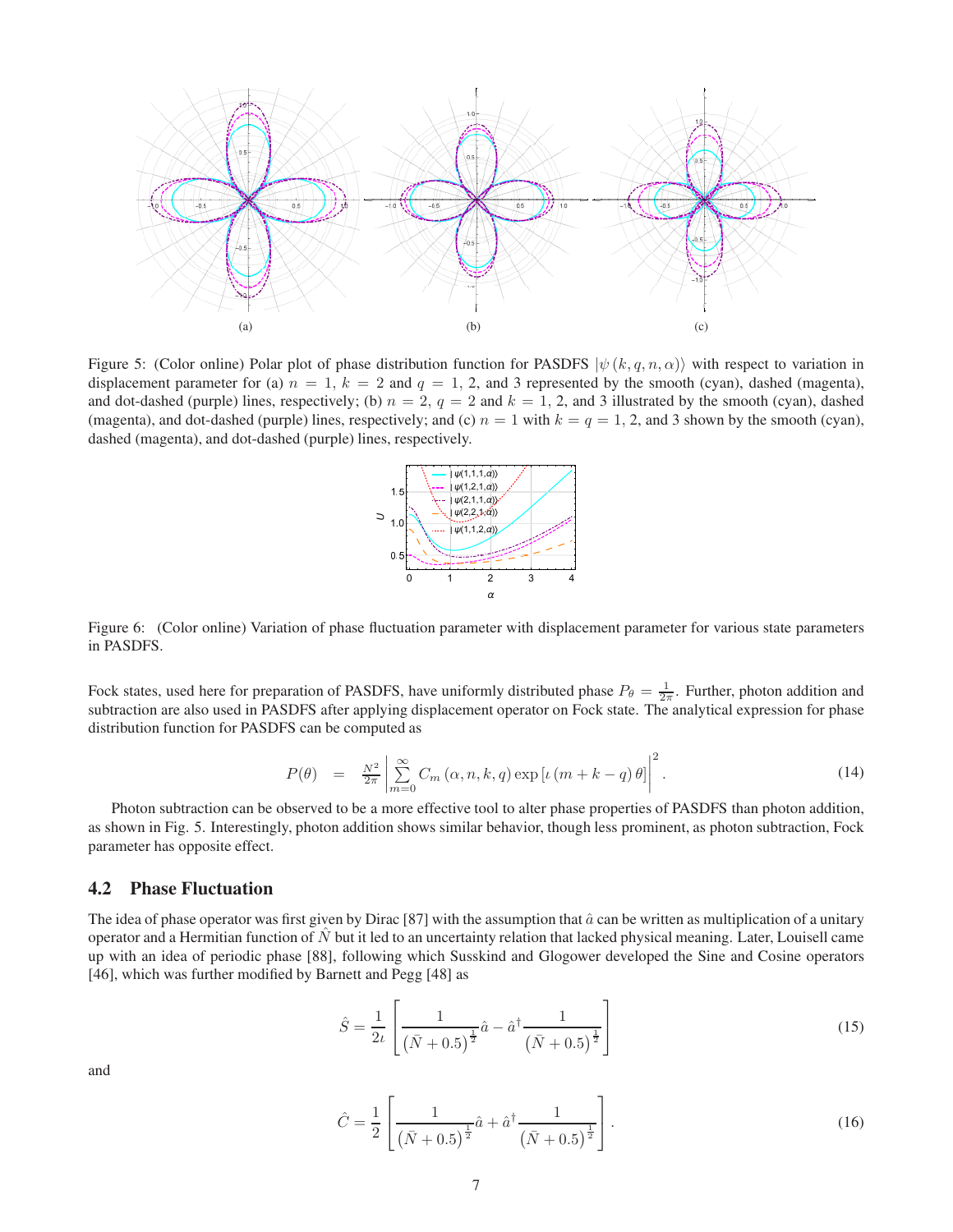

Figure 7: (Color online) Q function for PASDFS  $|\psi(k,q,n,\alpha)\rangle$  with (a)  $k = q = n = 1$ , (b)  $k = 2, q = n = 1$ , and (c)  $q = 2$ ,  $k = n = 1$  with  $\alpha = \frac{1}{5\sqrt{2}} \exp(\iota \pi/4)$ . (d) Similarly, Q function of PASDFS with  $q = 2$ ,  $k = n = 1$ and  $\alpha = \sqrt{2} \exp(\ell \pi/4)$ . Q function for  $|\psi(k,q,n,\alpha)\rangle$  with (e)  $k = q = 1, n = 2$  and (f)  $q = 1, k = n = 2$  for  $\alpha = \frac{1}{5}$  $\frac{1}{5\sqrt{2}}\exp\left(\frac{\iota\pi}{4}\right).$ 

Here,  $N$  is the mean number of photons. Carruthers and Nieto  $[62]$  provided phase fluctuation parameters in terms of these operators

$$
U = (\Delta N)^2 \left[ (\Delta S)^2 + (\Delta C)^2 \right] / \left[ \langle \hat{S} \rangle^2 + \langle \hat{C} \rangle^2 \right],\tag{17}
$$

and  $S_s = (\Delta N)^2 (\Delta S)^2$ ,  $Q = S_s / \langle \hat{C} \rangle^2$ . Here, we focus only on the first phase fluctuation parameter U, which is related to antibunching if  $U$  is below its value for coherent state (i.e., 0.5), remaining consistent with Barnett-Pegg formalism [89, 90]. One can observe that the phase fluctuation parameter is able to detect nonclassicality (specifically antibunching) only in three cases where the role of the photon subtraction is relevant (cf. Fig. 6). The observation can be seen analogous to that observed for Vogel's nonclassicality criterion.

# 5 Quasidistribution function: Q function

Quasidistribution functions allow us to calculate the average values of an operator analogous to classical phase space and are also witnesses of nonclassicality. For instance, negative values of Wigner and  $P$  functions and zeros of  $Q$  function are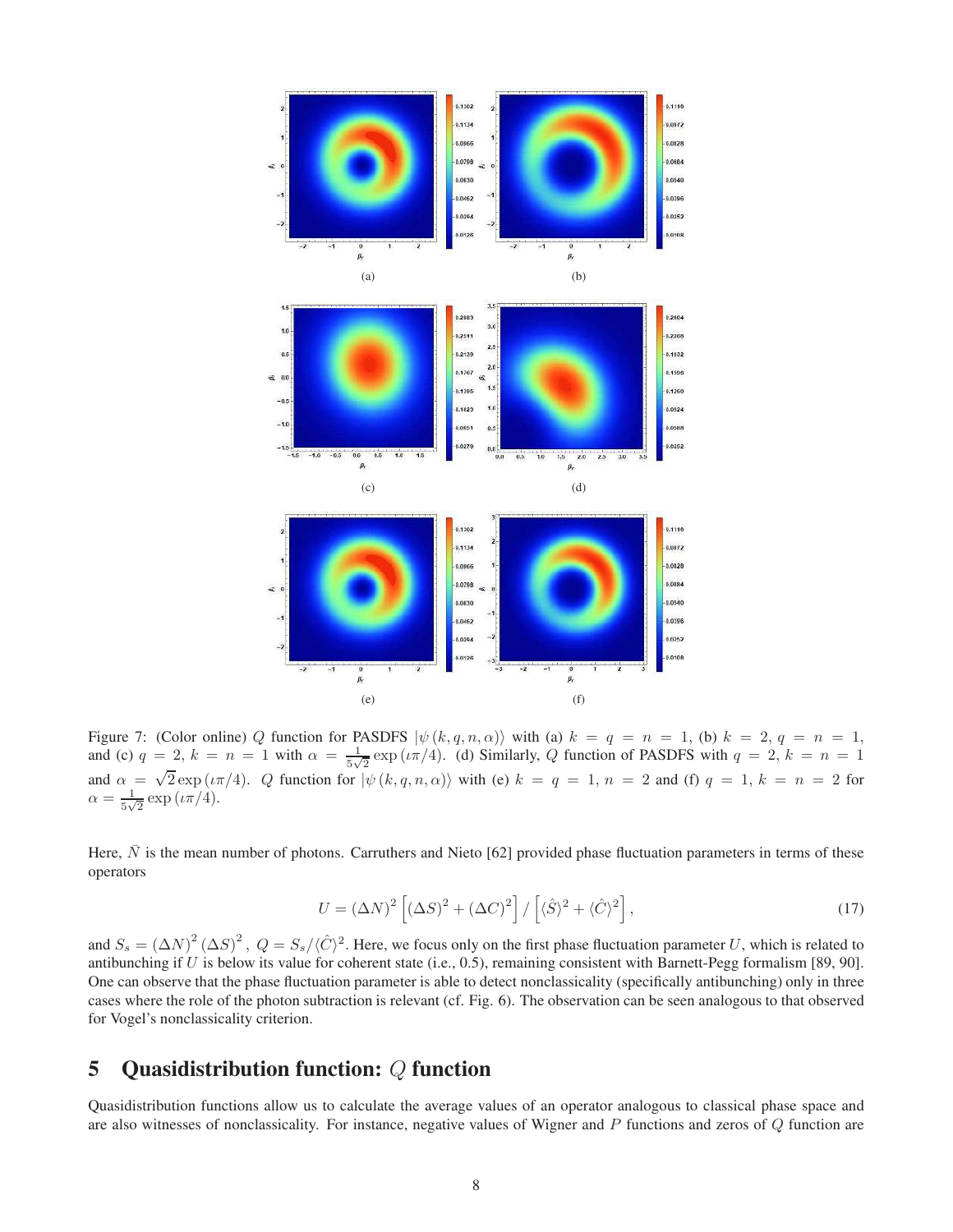| S. No.         | Nonclassical Properties                        | Observed in PASDFS |
|----------------|------------------------------------------------|--------------------|
|                | Lower-order and higher-order Antibunching      | yes                |
| 2              | Higher-order sub Poissionian photon statistics | yes                |
| 3              | Lower-order and higher-order squeezing         | yes                |
| $\overline{4}$ | Klyshko's criterion                            | yes                |
|                | Agarwal-Tara's criterion                       | yes                |
| 6              | Vogel's criterion                              | yes                |
|                | Phase distribution function                    |                    |
| 8              | Phase fluctuation                              | yes                |
|                | $\Omega$ function                              | yes                |
|                |                                                |                    |

Table 1: Summary of the nonclassical properties of PASDFS.

signatures of nonclassicality present in the quantum state [33, 91]. All these quasidistribution functions can be defined in terms of each other and are also related to the corresponding characteristic function. Therefore, one can also use the quasidistribution functions to study non-Gaussianity both qualitatively and quantitatively [92]. Non-Gaussian states are also found useful in a set of secure quantum communication schemes [51, 52, 93].

Here, we discuss only Q function of an arbitrary state  $\rho$  which can be defined as [76]

$$
Q = \frac{1}{\pi} \langle \beta | \rho | \beta \rangle,\tag{18}
$$

where  $|\beta\rangle$  is a coherent state. The analytic form of Q function for PASDFS can be expressed as

$$
Q = \frac{N^2}{\pi} \exp\left[-\left|\beta\right|^2\right] \left|\sum_{m=0}^{\infty} C_m\left(\alpha, n, k, q\right) \frac{\beta^{*(m+k-q)}}{\sqrt{(m+k-q)!}}\right|^2.
$$
 (19)

Here, We will establish non-Gaussianity inducing behavior of photon addition and Fock parameter (cf. Fig. 7), which are so far illustrated as nonclassicality inducing and phase altering operations. Clearly, with photon addition tendency of quasidistribution away from Gaussian behavior is visible, while with photon subtraction squeezing along particular phase angle chosen by displacement parameter can be observed. This squeezing can be noticed to be more appreciable for higher values of displacement parameter (cf. Fig. 7 (c)-(d)). From Fig. 7 (e)-(f), it can be observed that Fock parameter and photon addition have a similar effect in the phase space. As zeros of Q function are signature of nonclassicality, PASDFS shows nonclassicality in Fig. 7 (b), (e), and (f).

### 6 Conclusions

Finally, we would like to throw some light on the nonclassical behavior of PASDFS using different witnesses of lowerand higher-order nonclassicality. The significance of this choice of state is its uniqueness that a class of engineered quantum states can be achieved as the reduced case of PASDFS  $|\psi(k, q, n, \alpha)\rangle$ , like photon added DFS  $(q = 0)$ , photon subtracted DFS  $(k = 0)$ , DFS  $(q = k = 0)$ , PACS  $(n = q = 0)$ , photon subtracted coherent state  $(n = k = 0)$ , coherent state  $(n = k = q = 0)$ , and Fock state  $(n = k = q = \alpha = 0)$ . Some of the reduced states have been experimentally realized and in some cases optical schemes for generation have been proposed, so this family of states is apt for various challenging tasks to establish quantum dominance. The state under consideration requires various non-Gaussianity inducing quantum engineering operations and thus our focus here was to analyze the relevance of each operation independently in the nonclasscial features (listed in Table 1) observed in PASDFS. To study the nonclassical properties of PASDFS, a set of moments-based criteria for Klyshko's, Agrwal-Tara's, and Vogel's criteria, as well as lower- and higher-order antibunching, HOSPS, and squeezing. Further, phase properties for the same state are also studied using phase distribution function and phase fluctuation. Finally, non-Gaussianity and nonclassicality of PASDFS is also studied using Q function.

The present study reveals that with an increase in the order of nonclassicality the depth of nonclassicality witnesses increase. Additionally, higher-order nonclassicality criteria were able to detect nonclassicality in the cases when corresponding lower-order criteria failed to do so. Different nonclassical features are observed for smaller values of displacement parameter, which can be sustained for higher values by increasing the number of subtracted photon. Photon addition generally improves nonclassicality, and this advantage can be further enhanced for the higher (smaller) values of displacement parameter using photon subtraction (Fock parameter). The HOSPS nonclassical feature is only observed for the odd orders. As far as squeezing is concerned, only photon subtraction could induce this nonclassicality. Large number of photon addition can be used to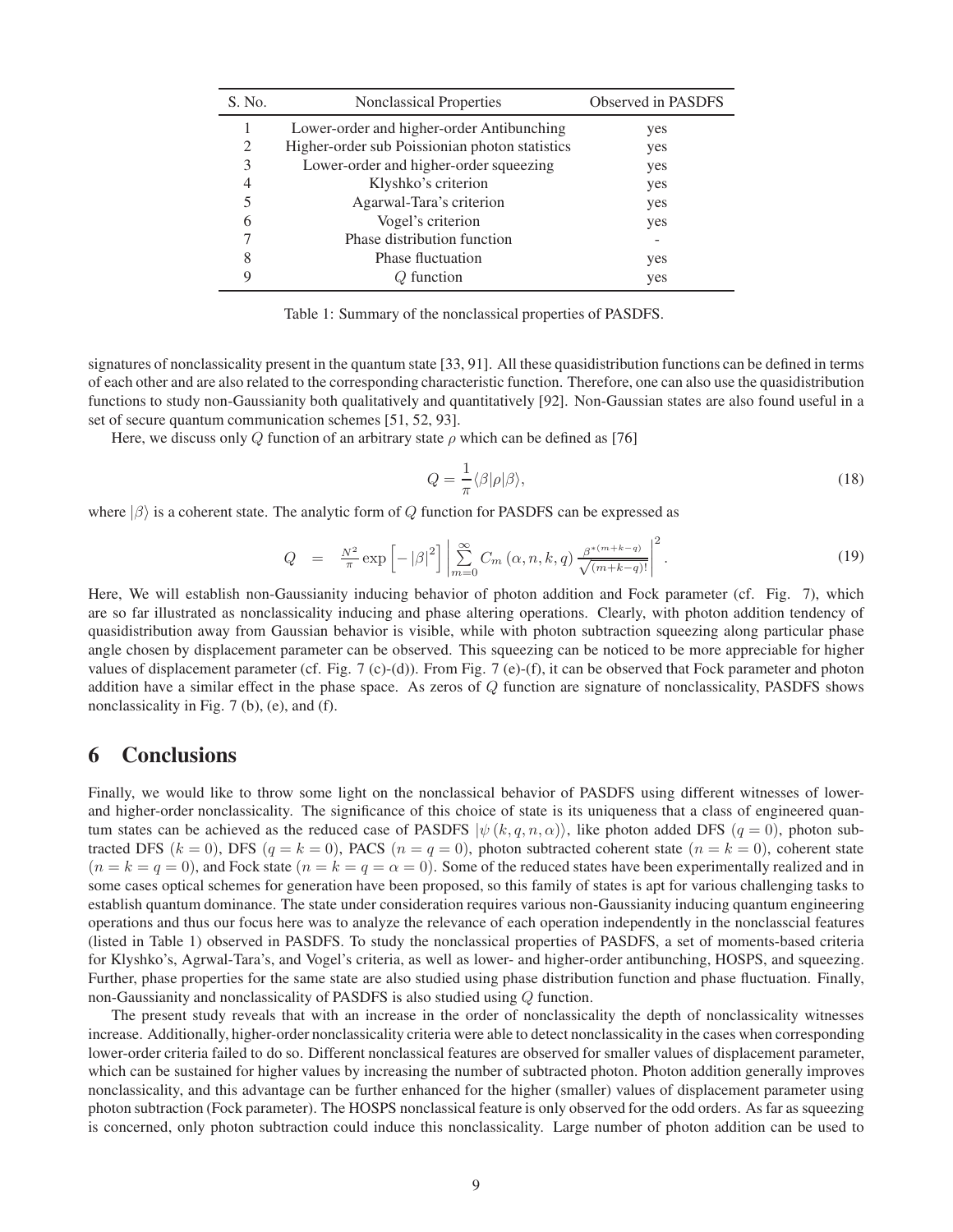observe squeezing at higher values of displacement parameter at the cost of that present for smaller  $\alpha$ . Photon subtraction alters the phase properties more than photon addition, while Fock parameter has an opposite effect of the photon addition/subtraction. The nonclassicality revealed through phase fluctuation parameter shows similar behavior as Vogel's criterion. Finally, we have shown the nonclassicality and non-Gaussianity of PASDFS with the help of a quasidistribution function, namely Q function.

We hope the present work focused on the characterization of nonclassicality in the class of states obtained from PASDFS will be useful in the applications like non-Gaussian quantum information processing. The present work can be further extended to quantify the amount of nonclassicality and non-Gaussianity using different measures.

Acknowledgment: AP, SB and VN acknowledge the support from Interdisciplinary Cyber Physical Systems (ICPS) programme of the Department of Science and Technology (DST), India, Grant No.: DST/ICPS/QuST/Theme-1/2019/6. KT acknowledges the financial support from the Operational Programme Research, Development and Education - European Regional Development Fund project no. CZ.02.1.01/0.0/0.0/16 019/0000754 of the Ministry of Education, Youth and Sports of the Czech Republic.

# References

- [1] T. Douce, D. Markham, E. Kashefi, E. Diamanti, T. Coudreau, P. Milman, P. Van Loock, and G. Ferrini, Physical Review Letters 118, 070503 (2017).
- [2] R. J. Glauber, Physical Review 131, 2766 (1963).
- [3] E. Sudarshan, Physical Review Letters 10, 277 (1963).
- [4] M. A. Nielsen and I. Chuang, "Quantum computation and quantum information," (2002).
- [5] A. Pathak and A. Ghatak, Journal of Electromagnetic Waves and Applications 32, 229 (2018).
- [6] M. Lanzagorta, Synthesis Lectures on Quantum Computing 3, 1 (2011).
- [7] S.-K. Liao, W.-Q. Cai, J. Handsteiner, B. Liu, J. Yin, L. Zhang, D. Rauch, M. Fink, J.-G. Ren, W.-Y. Liu, *et al.*, Physical Review Letters 120, 030501 (2018).
- [8] V. Sharma and S. Banerjee, Quantum Information Processing 18, 67 (2019).
- [9] J. Aasi, J. Abadie, B. P. Abbott, R. Abbott, T. D. Abbott, M. R. Abernathy, C. Adams, T. Adams, P. Addesso, R. X. Adhikari, *et al.*, Nature Photonics 7, 613 (2013).
- [10] H. Grote, K. Danzmann, K. L. Dooley, R. Schnabel, J. Slutsky, and H. Vahlbruch, Physical Review Letters 110, 181101 (2013).
- [11] J. Naikoo, S. Banerjee, and A. Pathak, arXiv preprint arXiv:1904.11181 (2019).
- [12] J. Naikoo, K. Thapliyal, S. Banerjee, and A. Pathak, Physical Review A 99, 023820 (2019).
- [13] S. Banerjee, R. Srikanth, C. Chandrashekar, and P. Rungta, Physical Review A 78, 052316 (2008).
- [14] B. R. Rao, R. Srikanth, C. Chandrashekar, and S. Banerjee, Physical Review A 83, 064302 (2011).
- [15] R. Srikanth, S. Banerjee, and C. Chandrashekar, Physical Review A 81, 062123 (2010).
- [16] J. Naikoo, K. Thapliyal, A. Pathak, and S. Banerjee, Physical Review A 97, 063840 (2018).
- [17] N. Alam, K. Thapliyal, A. Pathak, B. Sen, A. Verma, and S. Mandal, The European Physical Journal D 73, 139 (2019).
- [18] K. Thapliyal, A. Pathak, B. Sen, and J. Peˇrina, Physical Review A 90, 013808 (2014).
- [19] K. Thapliyal, A. Pathak, B. Sen, and J. Peřina, Physics Letters A 378, 3431 (2014).
- [20] K. Thapliyal, A. Pathak, B. Sen, and J. Peřina, Optics Communications 444, 111 (2019).
- [21] K. Thapliyal and J. Peřina, Physics Letters A 383, 2011 (2019).
- [22] S. K. Giri, K. Thapliyal, B. Sen, and A. Pathak, Physica A: Statistical Mechanics and its Applications 466, 140 (2017).
- [23] A. Pathak and A. Banerjee (Society of Photo-Optical Instrumentation Engineers (SPIE), 2016).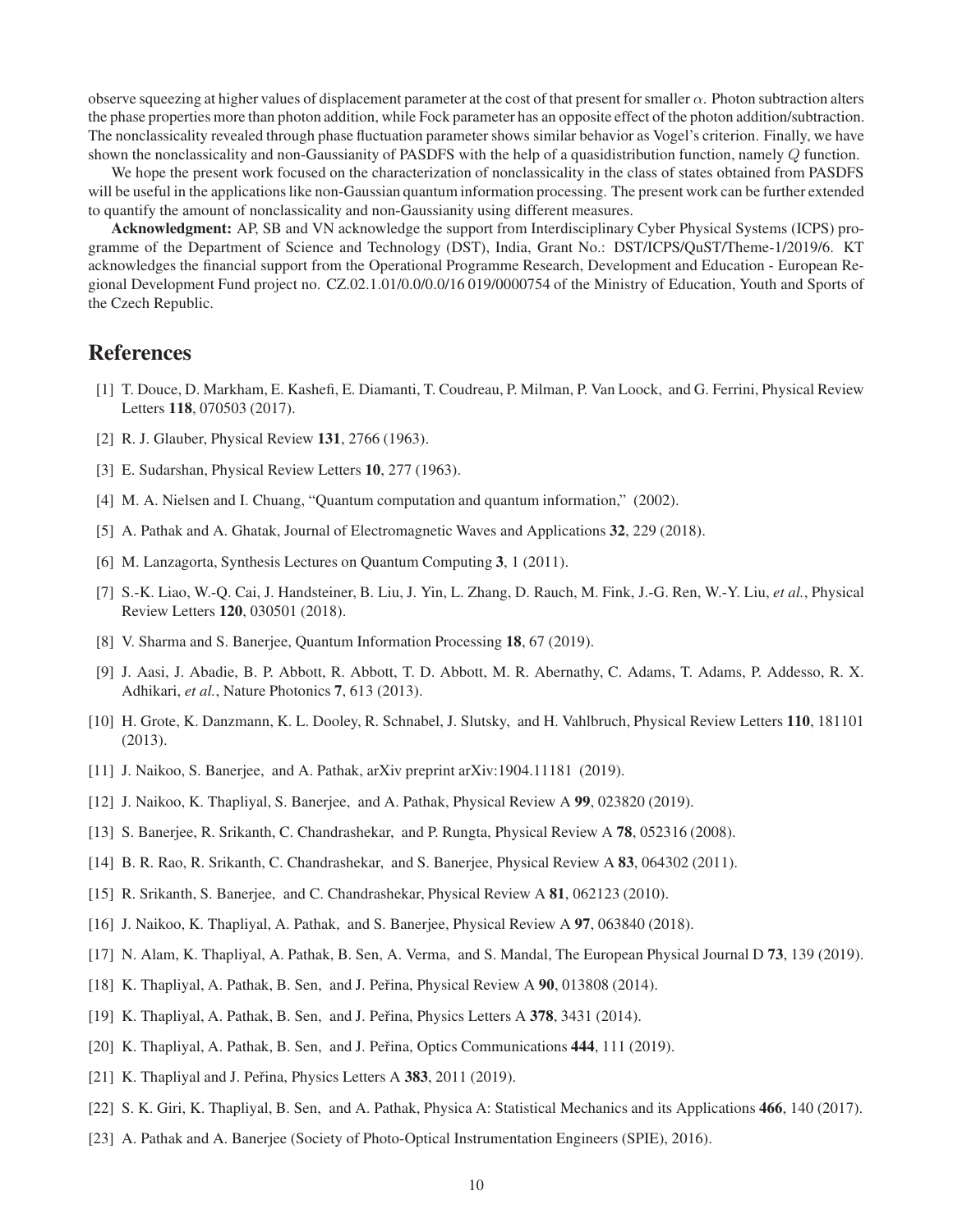- $[24]$  M. Cooper, E. Slade, M. Karpinski, and B. J. Smith, New Journal of Physics  $17$ , 033041 (2015).
- [25] M. Dakna, L. Knöll, and D.-G. Welsch, The European Physical Journal D-Atomic, Molecular, Optical and Plasma Physics 3, 295 (1998).
- [26] Y. Makhlin, G. Schön, and A. Shnirman, Reviews of Modern Physics 73, 357 (2001).
- [27] F. Verstraete, M. M. Wolf, and J. I. Cirac, Nature Physics 5, 633 (2009).
- [28] A. Miranowicz, W. Leonski, and N. Imoto, Advances in Chemical Physics 119, 155 (2001).
- [29] B. Escher, A. Avelar, T. da Rocha Filho, and B. Baseia, Physical Review A 70, 025801 (2004).
- [30] C. C. Gerry and A. Benmoussa, Physics Letters A 303, 30 (2002).
- [31] P. Malpani, K. Thapliyal, N. Alam, A. Pathak, V. Narayanan, and S. Banerjee, arXiv preprint arXiv:1907.03257 (2019).
- [32] N. Meher and S. Sivakumar, Quantum Information Processing 17, 233 (2018).
- [33] G. S. Agarwal, *Quantum Optics* (Cambridge University Press, Cambridge, 2013).
- [34] F. De Oliveira, M. Kim, P. L. Knight, and V. Buek, Physical Review A 41, 2645 (1990).
- [35] P. Malpani, N. Alam, K. Thapliyal, A. Pathak, V. Narayanan, and S. Banerjee, Annalen der Physik 531, 1800318 (2019).
- [36] K. Thapliyal, N. L. Samantray, J. Banerji, and A. Pathak, Physics Letters A 381, 3178 (2017).
- [37] A. Zavatta, S. Viciani, and M. Bellini, Science 306, 660 (2004).
- [38] N. Alam, K. Mandal, and A. Pathak, International Journal of Theoretical Physics 57, 3443 (2018).
- [39] N. Alam, A. Verma, and A. Pathak, Physics Letters A 382, 1842 (2018).
- [40] A. Pathak and M. E. Garcia, Applied Physics B 84, 479 (2006).
- [41] A. Pathak and A. Verma, Indian Journal of Physics **84**, 1005 (2010).
- [42] A. Verma, N. K. Sharma, and A. Pathak, Physics Letters A 372, 5542 (2008).
- [43] M. Hamar, V. Michálek, and A. Pathak, Measurement Science Review 14, 227 (2014).
- [44] J. Peřina Jr, V. Michálek, and O. Haderka, Physical Review A 96, 033852 (2017).
- [45] P. Malpani, K. Thapliyal, N. Alam, A. Pathak, V. Narayanan, and S. Banerjee, arXiv preprint arXiv:1904.01603 (2019).
- [46] L. Susskind and J. Glogower, Physics Physique Fizika 1, 49 (1964).
- [47] D. Pegg, Physical Review A 39, 1665 (1989).
- [48] S. Barnett, Journal of Physics A: Mathematical and General 19, 3849 (1986).
- [49] C. H. Bennett, G. Brassard, C. Crépeau, R. Jozsa, A. Peres, and W. K. Wootters, Physical Review Letters 70, 1895 (1993).
- [50] C. H. Bennett, G. Brassard, and N. D. Mermin, Physical Review Letters 68, 557 (1992).
- [51] L. F. Borelli, L. d. S. Aguiar, J. A. Roversi, and A. Vidiella-Barranco, Quantum Information Processing 15, 893 (2016).
- [52] S. Srikara, K. Thapliyal, and A. Pathak, arXiv preprint arXiv:1906.07768 (2019).
- [53] D. N. Klyshko, Physics Letters A 213, 7 (1996).
- [54] G. S. Agarwal and K. Tara, Physical Review A 46, 485 (1992).
- [55] E. V. Shchukin and W. Vogel, Physical Review A 72, 043808 (2005).
- [56] M. Hillery, Physical Review A 36, 3796 (1987).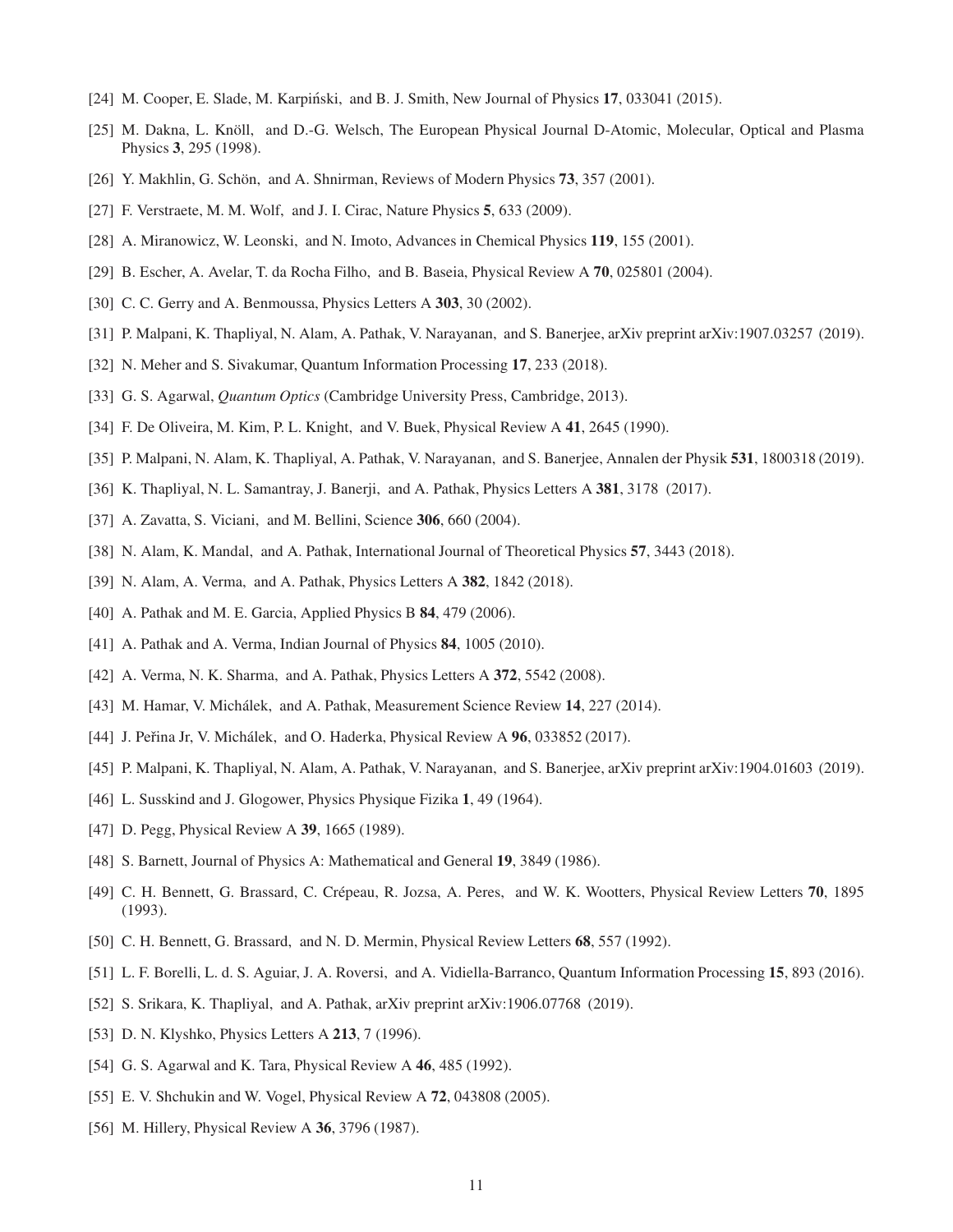- [57] C. K. Hong and L. Mandel, Physical Review A 32, 974 (1985).
- [58] C. K. Hong and L. Mandel, Physical Review Letters 54, 323 (1985).
- [59] X. Zou and L. Mandel, Physical Review A 41, 475 (1990).
- [60] G. S. Agarwal and R. P. Singh, Physics Letters A 217, 215 (1996).
- [61] M. Beck, D. T. Smithey, and M. G. Raymer, Physical Review A 48, R890 (1993).
- [62] P. Carruthers and M. M. Nieto, Reviews of Modern Physics 40, 411 (1968).
- [63] V. Peřinová, A. Lukš, and J. Peřina, *Phase in Optics* (World Scientific, 1998).
- [64] C. H. Bennett and G. Brassard, in *International Conference on Computer System and Signal Processing, IEEE, 1984* (1984) pp. 175–179.
- [65] Bennett, Charles H, Physical Review Letters 68, 3121 (1992).
- [66] P. V. P. Pinheiro and R. V. Ramos, Quantum Information Processing 12, 537 (2013).
- [67] D. Wang, M. Li, F. Zhu, Z.-Q. Yin, W. Chen, Z.-F. Han, G.-C. Guo, and Q. Wang, Physical Review A 90, 062315 (2014).
- [68] F. Grosshans and P. Grangier, Physical Review Letters 88, 057902 (2002).
- [69] T. Hirano, T. Ichikawa, T. Matsubara, M. Ono, Y. Oguri, R. Namiki, K. Kasai, R. Matsumoto, and T. Tsurumaru, Quantum Science and Technology 2, 024010 (2017).
- [70] D. Huang, P. Huang, D. Lin, and G. Zeng, Scientific Reports 6, 19201 (2016).
- [71] H.-X. Ma, P. Huang, D.-Y. Bai, S.-Y. Wang, W.-S. Bao, and G.-H. Zeng, Physical Review A 97, 042329 (2018).
- [72] K. P. Seshadreesan, J. P. Olson, K. R. Motes, P. P. Rohde, and J. P. Dowling, Physical Review A 91, 022334 (2015).
- [73] V. Parigi, A. Zavatta, M. Kim, and M. Bellini, Science 317, 1890 (2007).
- [74] E. P. Wigner, Physical Review 40, 749 (1932).
- [75] A. Kenfack and K. Zyczkowski, Journal of Optics B: Quantum and Semiclassical Optics 6, 396 (2004).
- [76] K. Husimi, Proceedings of the Physico-Mathematical Society of Japan. 3rd Series 22, 264 (1940).
- [77] N. Lütkenhaus and S. M. Barnett, Physical Review A 51, 3340 (1995).
- [78] A. Miranowicz, M. Bartkowiak, X. Wang, Y.-x. Liu, and F. Nori, Physical Review A 82, 013824 (2010).
- [79] T. Richter and W. Vogel, Physical Review Letters 89, 283601 (2002).
- [80] M. Avenhaus, K. Laiho, M. V. Chekhova, and C. Silberhorn, Physical Review Letters 104, 063602 (2010).
- [81] A. Allevi, S. Olivares, and M. Bondani, Physical Review A 85, 063835 (2012).
- [82] R. Loudon and P. L. Knight, Journal of Modern Optics 34, 709 (1987).
- [83] S. Banerjee and R. Srikanth, Physical Review A 76, 062109 (2007).
- [84] S. Banerjee, J. Ghosh, and R. Ghosh, Physical Review A 75, 062106 (2007).
- [85] V. Giovannetti, S. Lloyd, and L. Maccone, Nature photonics 5, 222 (2011).
- [86] G. S. Agarwal, S. Chaturvedi, K. Tara, and V. Srinivasan, Physical Review A 45, 4904 (1992).
- [87] P. A. M. Dirac, Proceedings of the Royal Society of London Series A 114, 243 (1927).
- [88] W. H. Louisell, Physics Letters 7 (1963).
- [89] P. Gupta and A. Pathak, Physics Letters A 365, 393 (2007).